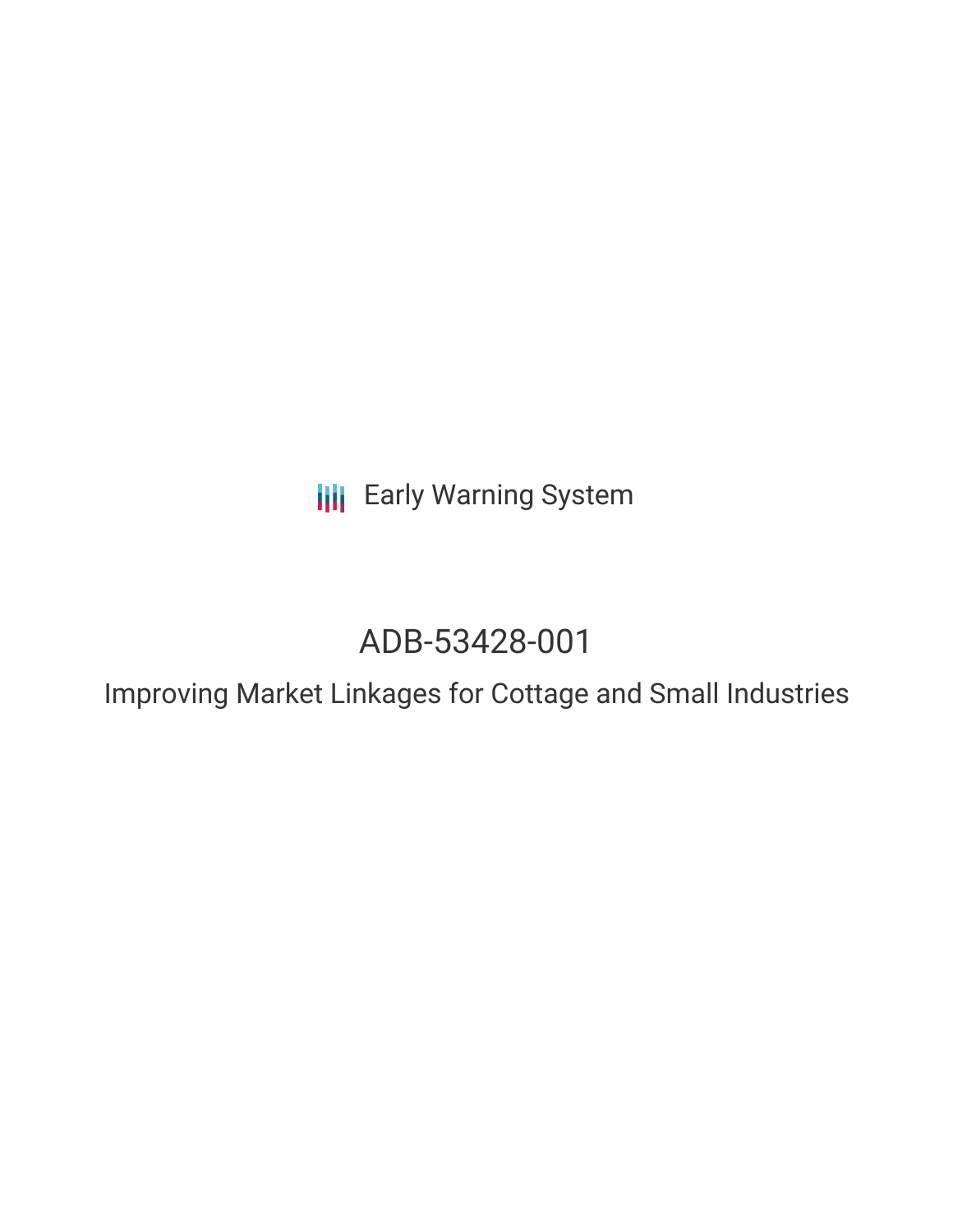

## **Quick Facts**

| <b>Countries</b>              | <b>Bhutan</b>                                       |
|-------------------------------|-----------------------------------------------------|
| <b>Financial Institutions</b> | Asian Development Bank (ADB)                        |
| <b>Status</b>                 | Proposed                                            |
| <b>Bank Risk Rating</b>       |                                                     |
| <b>Borrower</b>               | Government of Bhutan - Ministry of Economic Affairs |
| <b>Sectors</b>                | Industry and Trade, Technical Cooperation           |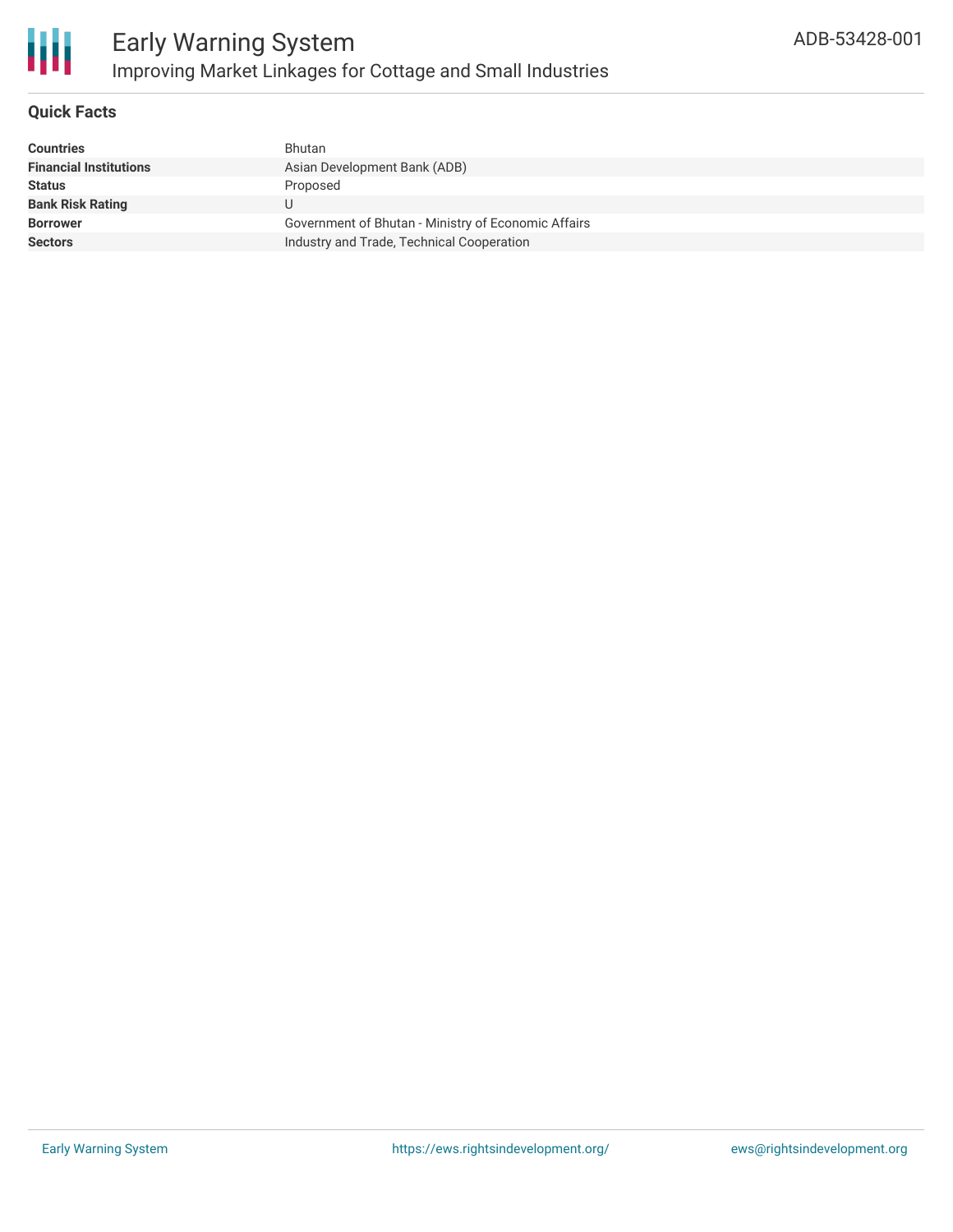

### **Project Description**

According to bank documents, "the knowledge and support technical assistance (TA) Improving Market Linkages for Cottage and Small Industries (CSIs) will help Bhutan to develop the capacity of CSIs to expose and profitably operate in domestic and international markets.

The TA will support the Government in streamlining its standardization and certification processes while implementing an integrated market access program to promote select high-end CSI products.

Some methods outlined are to:

1) capitalize on the unique features of Bhutanese CSI products demonstrated in aspirations of Brand Bhutan, CSIs must leverage on this brand to gain exposure first and then sustained access to international market.

2) enhance packaging methods for CSI products to realize the aspirations of Brand Bhutan and enhance access to regional and international market.

3) enable high growth potential CSI's to become competitive in creating a niche in regional and international markets and to mainstream CSIs into the economy (footnote 3). To help the government achieve the results of the program, it is important to rally all possible support to consolidate these results and fill in missing links.

The aim would be increased contribution of CSIs to GDP and employment due to an improvement of CSI's access to the higher value domestic and international market."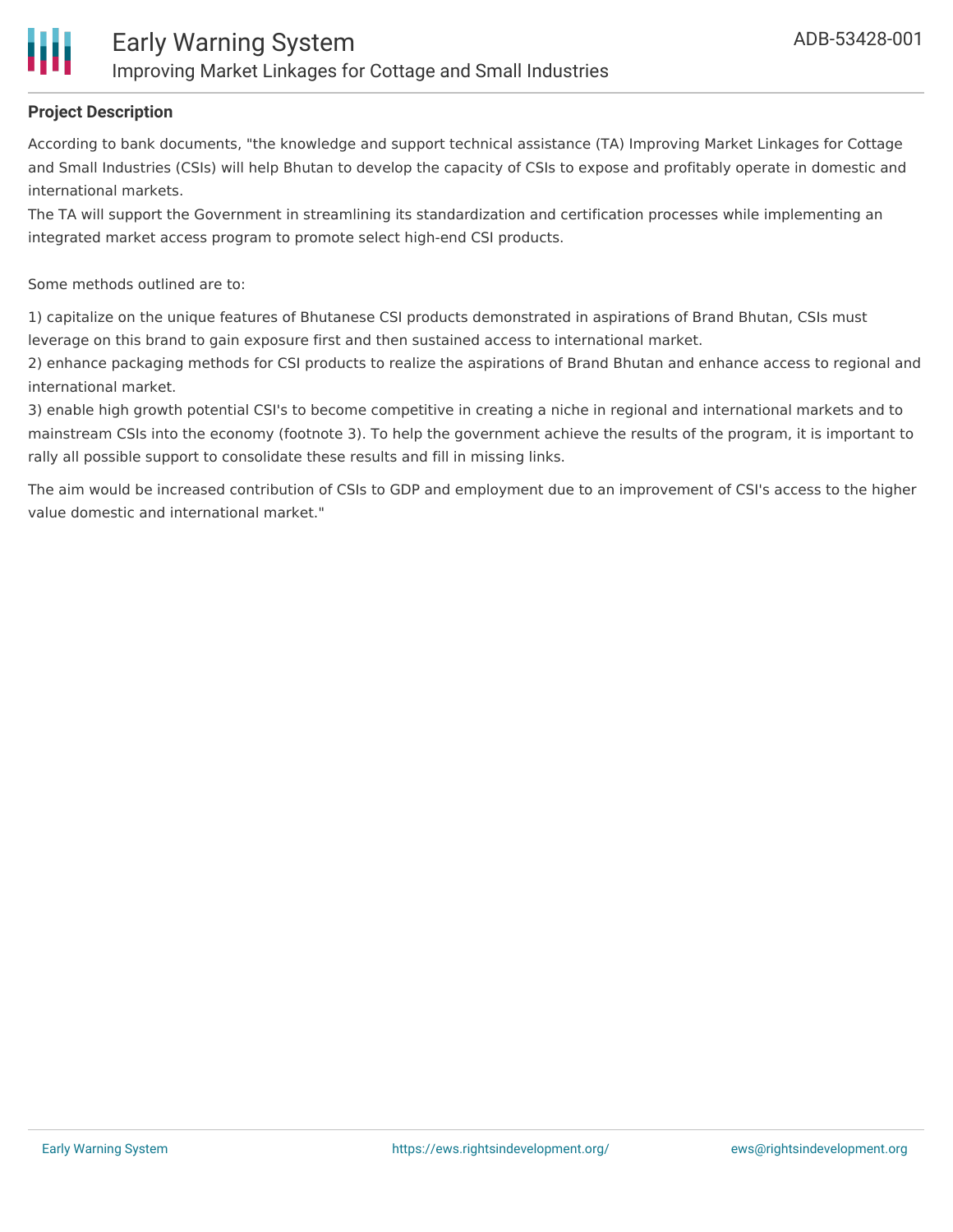

#### **Investment Description**

Asian Development Bank (ADB)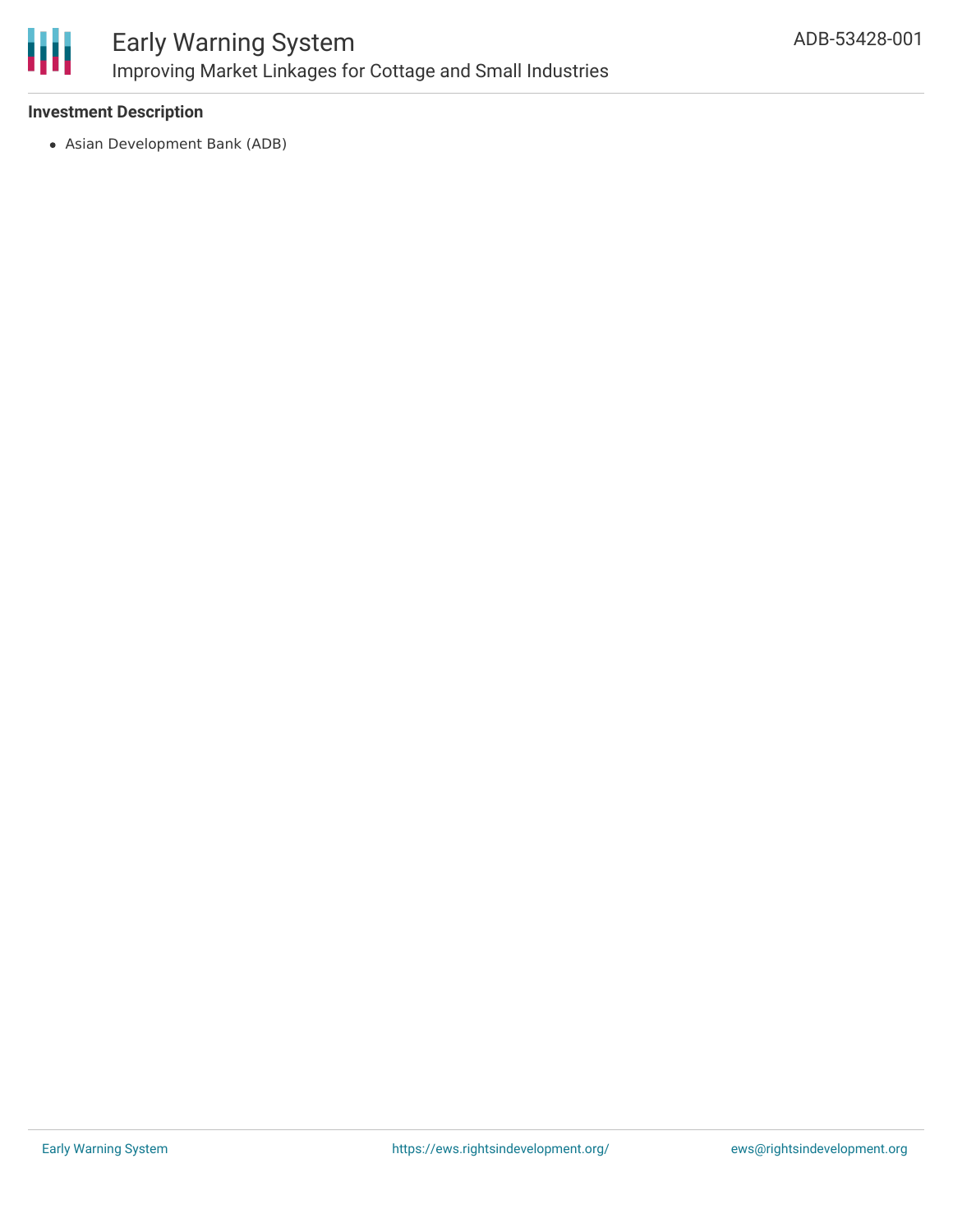

#### **Contact Information**

**Responsible ADB Officer** Tshering, Nidup **Responsible ADB Department** South Asia Department **Responsible ADB Division** BHRM

### **Executing Agencies**

Ministry of Economic Affairs Thimphu, Bhutan

---

#### ACCOUNTABILITY MECHANISM OF ADB

The Accountability Mechanism is an independent complaint mechanism and fact-finding body for people who believe they are likely to be, or have been, adversely affected by an Asian Development Bank-financed project. If you submit a complaint to the Accountability Mechanism, they may investigate to assess whether the Asian Development Bank is following its own policies and procedures for preventing harm to people or the environment. You can learn more about the Accountability Mechanism and how to file a complaint at: http://www.adb.org/site/accountability-mechanism/main